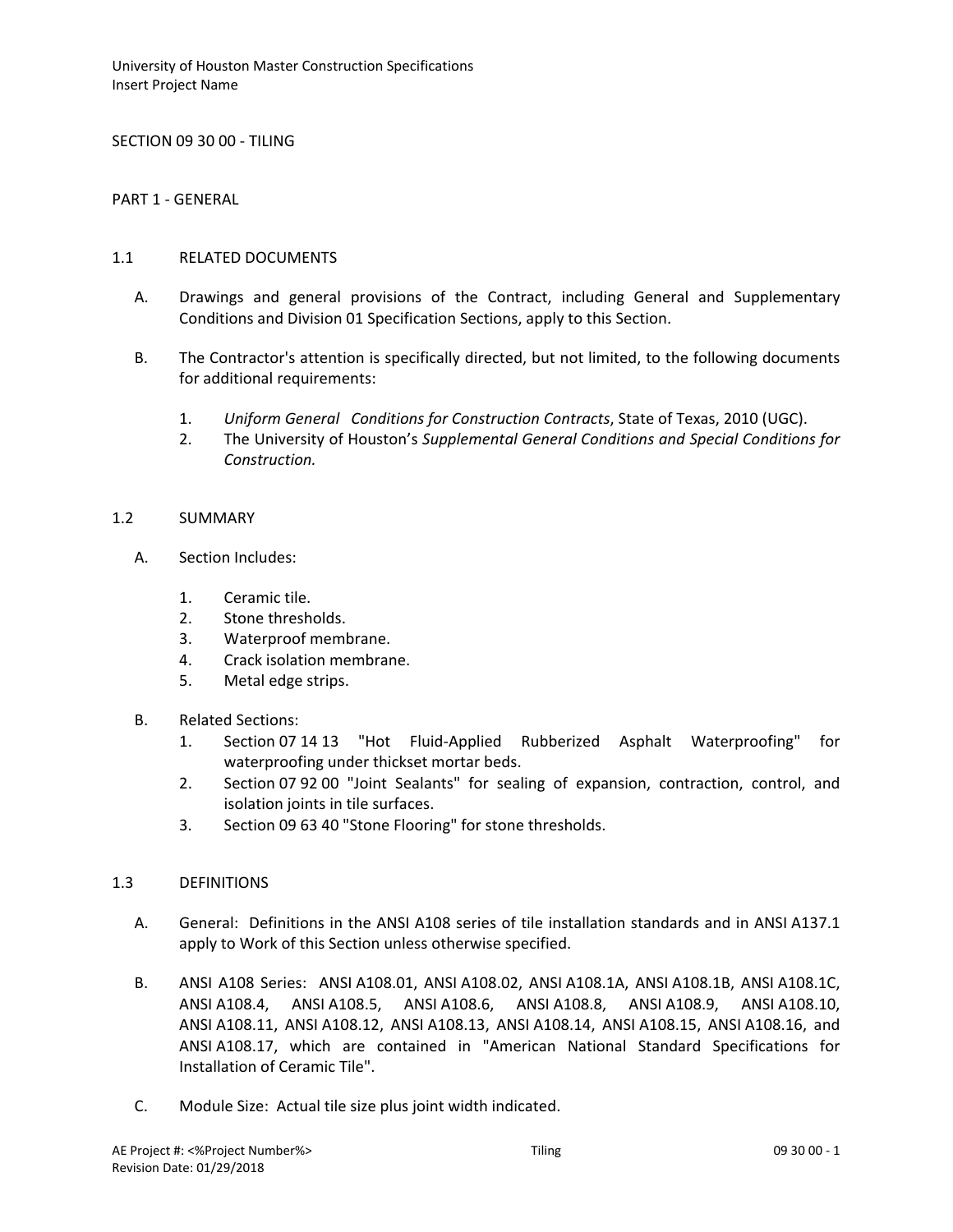D. Face Size: Actual tile size, excluding spacer lugs.

### 1.4 PERFORMANCE REQUIREMENTS

- A. Static Coefficient of Friction: For tile installed on walkway surfaces, provide products with the following values as determined by testing identical products per ASTM C 1028:
	- 1. Level Surfaces: Minimum 0.5.
	- 2. Step Treads: Minimum 0.5.
	- 3. Ramp Surfaces: Minimum 0.8.

### 1.5 ACTION SUBMITTALS

- A. Product Data: For each type of product indicated.
- B. Shop Drawings: Show locations of each type of tile and tile pattern. Show widths, details, and locations of expansion, contraction, control, and isolation joints in tile substrates and finished tile surfaces.
- C. Samples for Initial Selection: For each type of tile and grout indicated. Include Samples of accessories involving color selection.
- D. Samples for Verification:
	- 1. Full-size units of each type and composition of tile and for each color and finish required.
	- 2. Full-size units of each type of trim and accessory for each color and finish required.
	- 3. Stone thresholds in 6-inch lengths.
	- 4. Metal edge strips in 6-inch lengths.

### 1.6 INFORMATIONAL SUBMITTALS

- A. Qualification Data: For qualified Installer.
- B. Master Grade Certificates: For each shipment, type, and composition of tile, signed by tile manufacturer and Installer.
- C. Product Certificates: For each type of product, signed by product manufacturer.
- D. Material Test Reports: For each tile-setting and -grouting product and special purpose tile.

### 1.7 MAINTENANCE MATERIAL SUBMITTALS

A. Furnish extra materials that match and are from same production runs as products installed and that are packaged with protective covering for storage and identified with labels describing contents.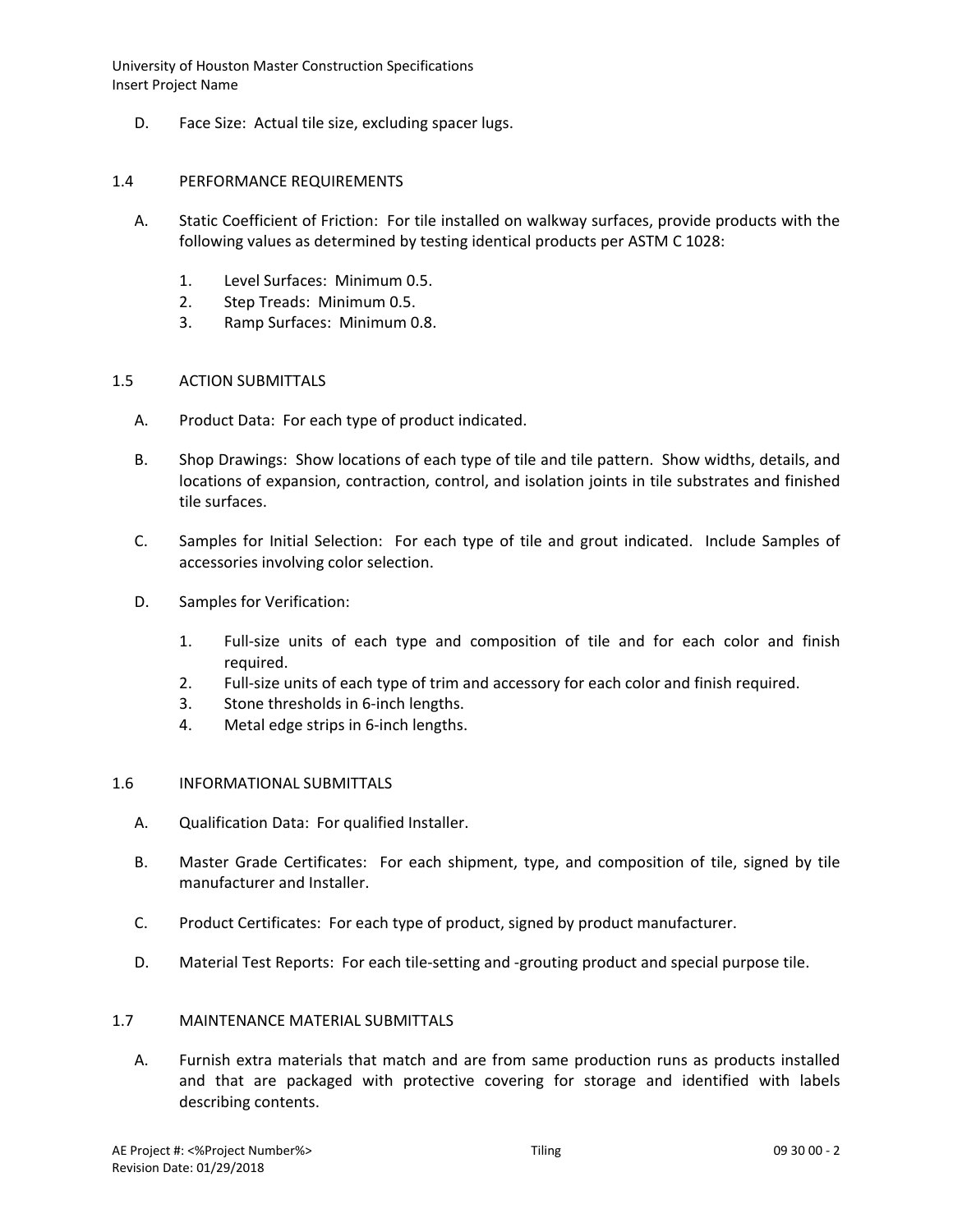- 1. Tile and Trim Units: Furnish quantity of full-size units equal to 3 percent of amount installed for each type, composition, color, pattern, and size indicated.
- 2. Grout: Furnish quantity of grout equal to 3 percent of amount installed for each type, composition, and color indicated.

# 1.8 QUALITY ASSURANCE

- A. Source Limitations for Tile: Obtain tile of each type and color or finish from one source or producer.
	- 1. Obtain tile of each type and color or finish from same production run and of consistent quality in appearance and physical properties for each contiguous area.
- B. Source Limitations for Setting and Grouting Materials: Obtain ingredients of a uniform quality for each mortar, adhesive, and grout component from one manufacturer and each aggregate from one source or producer.
- C. Source Limitations for Other Products: Obtain each of the following products specified in this Section from a single manufacturer for each product:
	- 1. Stone thresholds.
	- 2. Waterproof membrane.
	- 3. Crack isolation membrane.
	- 4. Cementitious backer units.
	- 5. Metal edge strips.
- D. Mockups: Build mockups to verify selections made under sample submittals and to demonstrate aesthetic effects and set quality standards for materials and execution.
	- 1. Build mockup of each type of floor tile installation.
	- 2. Build mockup of each type of wall tile installation.
	- 3. Approved mockups may become part of the completed Work if undisturbed at time of Substantial Completion.
- E. Preinstallation Conference: Conduct conference at Project site .
	- 1. Review requirements in ANSI A108.01 for substrates and for preparation by other trades.

### 1.9 DELIVERY, STORAGE, AND HANDLING

- A. Deliver and store packaged materials in original containers with seals unbroken and labels intact until time of use. Comply with requirements in ANSI A137.1 for labeling tile packages.
- B. Store tile and cementitious materials on elevated platforms, under cover, and in a dry location.
- C. Store aggregates where grading and other required characteristics can be maintained and contamination can be avoided.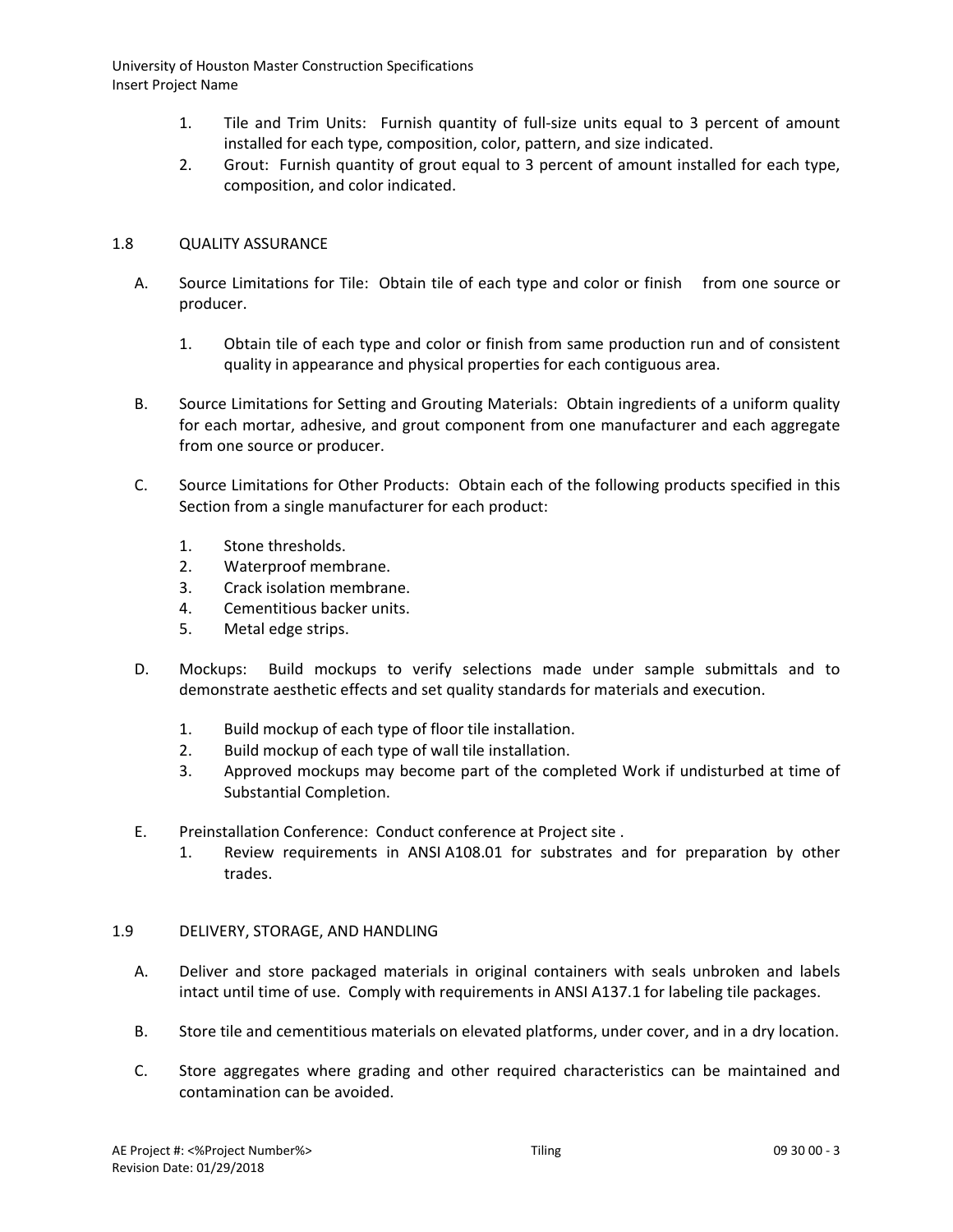- D. Store liquid materials in unopened containers and protected from freezing.
- E. Handle tile that has temporary protective coating on exposed surfaces to prevent coated surfaces from contacting backs or edges of other units. If coating does contact bonding surfaces of tile, remove coating from bonding surfaces before setting tile.

### 1.10 PROJECT CONDITIONS

A. Environmental Limitations: Do not install tile until construction in spaces is complete and ambient temperature and humidity conditions are maintained at the levels indicated in referenced standards and manufacturer's written instructions.

## PART 2 - PRODUCTS

#### 2.1 PRODUCTS, GENERAL

- A. ANSI Ceramic Tile Standard: Provide tile that complies with ANSI A137.1 for types, compositions, and other characteristics indicated.
	- 1. Provide tile complying with Standard grade requirements unless otherwise indicated.
- B. ANSI Standards for Tile Installation Materials: Provide materials complying with ANSI A108.02, ANSI standards referenced in other Part 2 articles, ANSI standards referenced by TCA installation methods specified in tile installation schedules, and other requirements specified.
- C. Low-Emitting Materials: Tile flooring systems shall comply with the testing and product requirements of the California Department of Health Services' "Standard Practice for the Testing of Volatile Organic Emissions from Various Sources Using Small-Scale Environmental Chambers."
- D. Factory Blending: For tile exhibiting color variations within ranges, blend tile in factory and package so tile units taken from one package show same range in colors as those taken from other packages and match approved Samples.
- E. Mounting: For factory-mounted tile, provide back- or edge-mounted tile assemblies as standard with manufacturer unless otherwise indicated.
	- 1. Where tile is indicated for installation on exteriors or in wet areas, do not use back- or edge-mounted tile assemblies unless tile manufacturer specifies in writing that this type of mounting is suitable for installation indicated and has a record of successful in-service performance.
- F. Factory-Applied Temporary Protective Coating: Where indicated under tile type, protect exposed surfaces of tile against adherence of mortar and grout by precoating with continuous film of petroleum paraffin wax, applied hot. Do not coat unexposed tile surfaces.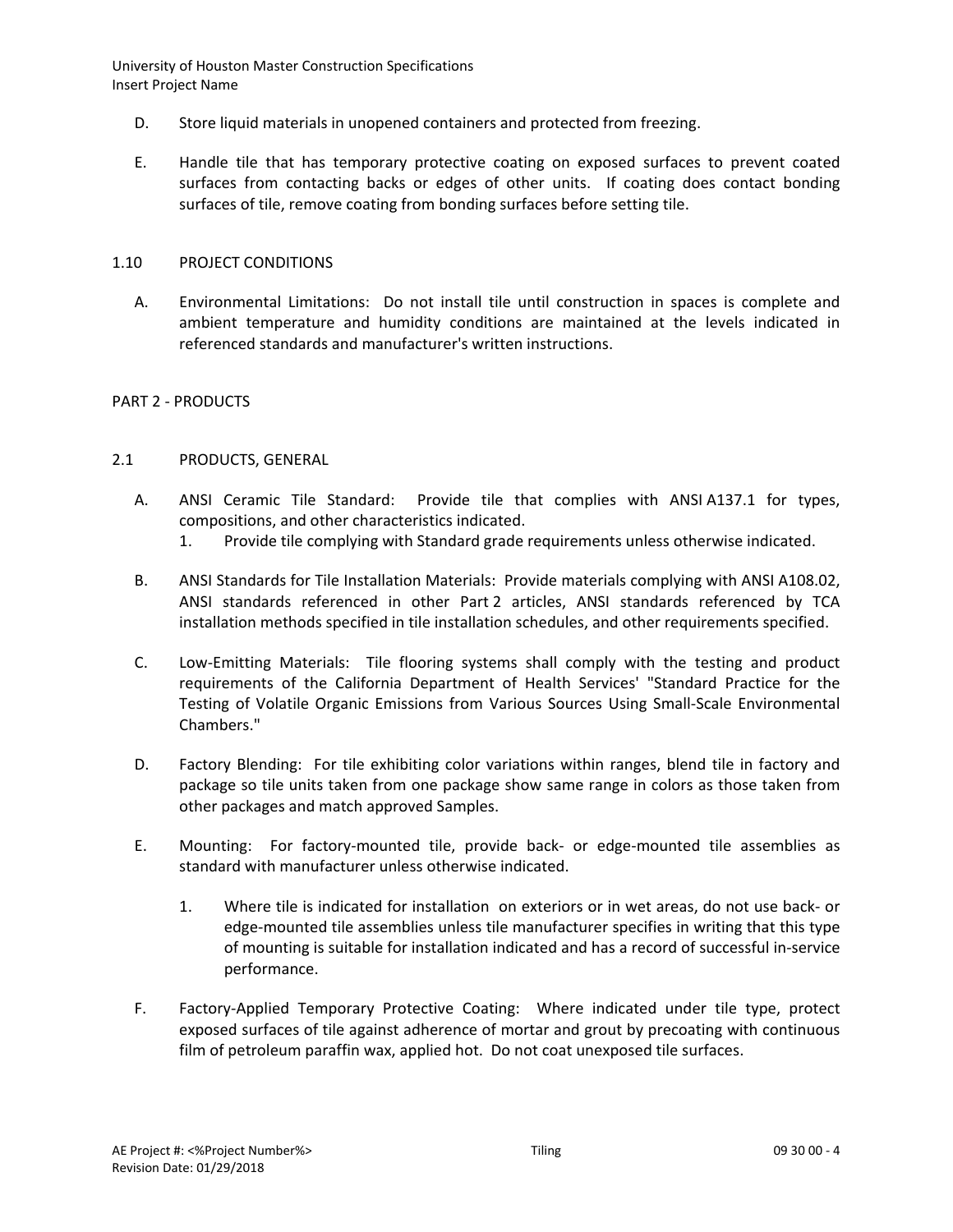# 2.2 TILE PRODUCTS

- A. Tile Type [**CT-**<**#**>]: Factory-mounted unglazed ceramic mosaic tile.
	- 1. [Basis-of-Design Product:](http://www.specagent.com/LookUp/?ulid=273&mf=04&src=wd) Subject to compliance with requirements, provide Keystones by Daltile; Division of Dal-Tile International Inc. or comparable product by one of the following:
		- a. [American Olean; Division of Dal-Tile International Inc.](http://www.specagent.com/LookUp/?uid=123456812513&mf=04&src=wd)
		- b. [Crossville, Inc.](http://www.specagent.com/LookUp/?uid=123456792487&mf=04&src=wd)
		- c. Substitutions: see Section 01 25 00 Substitution Procedures.
	- 2. Composition: Impervious natural clay or porcelain .
	- 3. Module Size: 1 by 1 inch .
	- 4. Thickness: 1/4 inch.
	- 5. Face: Pattern of design indicated, with cushion edges.
	- 6. Surface: Smooth, without abrasive admixture.
	- 7. Tile Color and Pattern: As selected by Architect from manufacturer's full range .
	- 8. Grout Color: As selected by Architect from manufacturer's full range .
	- 9. Trim Units: Coordinated with sizes and coursing of adjoining flat tile where applicable and matching characteristics of adjoining flat tile. Provide shapes as follows, selected from manufacturer's standard shapes:
		- a. Base Cove: Cove, module size 1 by 1 inch .
		- b. Base Cap for Portland Cement Mortar Installations: Bead (bullnose), module size 1 by 1 inch .
		- c. Base Cap for Thin-Set Mortar Installations: Surface bullnose, module size 1 by 1 inch .
		- d. Wainscot Cap for Portland Cement Mortar Installations: Bead (bullnose), module size 1 by 1 inch .
		- e. Wainscot Cap for Thin-Set Mortar Installations: Surface bullnose, module size 1 by 1 inch .
		- f. Wainscot Cap for Flush Conditions: Regular flat tile for conditions where tile wainscot is shown flush with wall surface above it, same size as adjoining flat tile.
		- g. External Corners for Portland Cement Mortar Installations: Bead (bullnose), module size 1 by 1 inch .
		- h. External Corners for Thin-Set Mortar Installations: Surface bullnose, module size 1 by 1 inch .
		- i. Internal Corners: Field-butted square corners. For coved base and cap, use angle pieces designed to fit with stretcher shapes.
		- j. Tapered Transition Tile: Shape designed to effect transition between thickness of tile floor and adjoining floor finishes of different thickness, tapered to provide reduction in thickness from 1/2 to 1/4 inch across nominal 4-inch dimension.
- B. Tile Type [**CT-**<**#**>]: Unglazed square-edged quarry tile.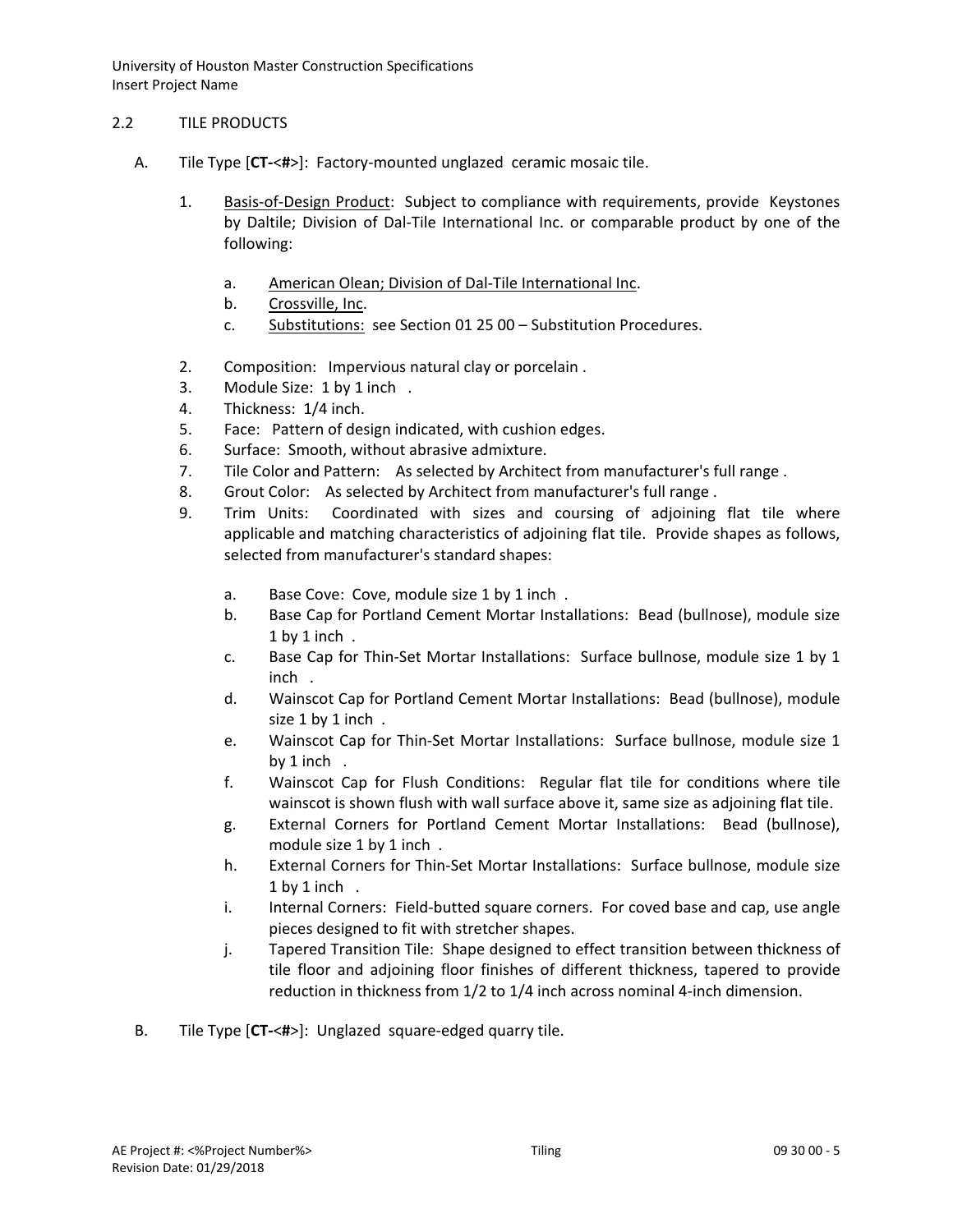- 1. [Basis-of-Design Product:](http://www.specagent.com/LookUp/?ulid=274&mf=04&src=wd) Subject to compliance with requirements, provide Quarry Tile by Daltile; Division of Dal-Tile International Inc. or comparable product by one of the following:
	- a. [American Olean; Division of Dal-Tile International Inc.](http://www.specagent.com/LookUp/?uid=123456812515&mf=04&src=wd)
	- b. [Summitville Tiles, Inc.](http://www.specagent.com/LookUp/?uid=123456792503&mf=04&src=wd)
	- c. Substitutions: see Section 01 25 00 Substitution Procedures.
- 2. Face Size: 6 by 6 inches .
- 3. Thickness: 3/8 inch .
- 4. Wearing Surface: Nonabrasive, smooth .
- 5. Tile Color and Pattern: As selected by Architect from manufacturer's full range .
- 6. Grout Color: As selected by Architect from manufacturer's full range .
- 7. Trim Units: Coordinated with sizes and coursing of adjoining flat tile where applicable and matching characteristics of adjoining flat tile. Provide shapes as follows, selected from manufacturer's standard shapes:
	- a. Base: Coved with surface bullnose top edge, face size 6 by 6 inches .
	- b. Wainscot Cap: Surface bullnose, face size 6 by 6 inches .
	- c. Wainscot Cap for Flush Conditions: Regular flat tile for conditions where tile wainscot is shown flush with wall surface above it, same size as adjoining flat tile.
- C. Tile Type [**CT-**<**#**>]: Unglazed paver tile.
	- 1. [Basis-of-Design Product:](http://www.specagent.com/LookUp/?ulid=275&mf=04&src=wd) Subject to compliance with requirements, provide Identity by Daltile: Division of Dal-Tile International Inc. or comparable product by one of the following:
		- a. [American Olean; Division of Dal-Tile International Inc.](http://www.specagent.com/LookUp/?uid=123456812518&mf=04&src=wd)
		- b. [Crossville, Inc.](http://www.specagent.com/LookUp/?uid=123456793720&mf=04&src=wd)
		- c. Substitutions: see Section 01 25 00 Substitution Procedures.
	- 2. Composition: Impervious natural clay or porcelain .
	- 3. Face Size: 11-13/16 by 11-13/16 inches
	- 4. Thickness: 3/8 inch .
	- 5. Face: Pattern of design indicated, with square or cushion edges .
	- 6. Tile Color and Pattern: As selected by Architect from manufacturer's full range .
	- 7. Grout Color: As selected by Architect from manufacturer's full range .
	- 8. Trim Units: Coordinated with sizes and coursing of adjoining flat tile where applicable and matching characteristics of adjoining flat tile. Provide shapes as follows, selected from manufacturer's standard shapes:
		- a. Base Cove: Cove, module size same as adjoining flat tile .
		- b. Base Cap for Portland Cement Mortar Installations: Bead (bullnose), module size same as adjoining flat tile .
		- c. Base Cap for Thin-Set Mortar Installations: Surface bullnose, module size same as adjoining flat tile .
		- d. Wainscot Cap for Portland Cement Mortar Installations: Bead (bullnose), module size same as adjoining flat tile .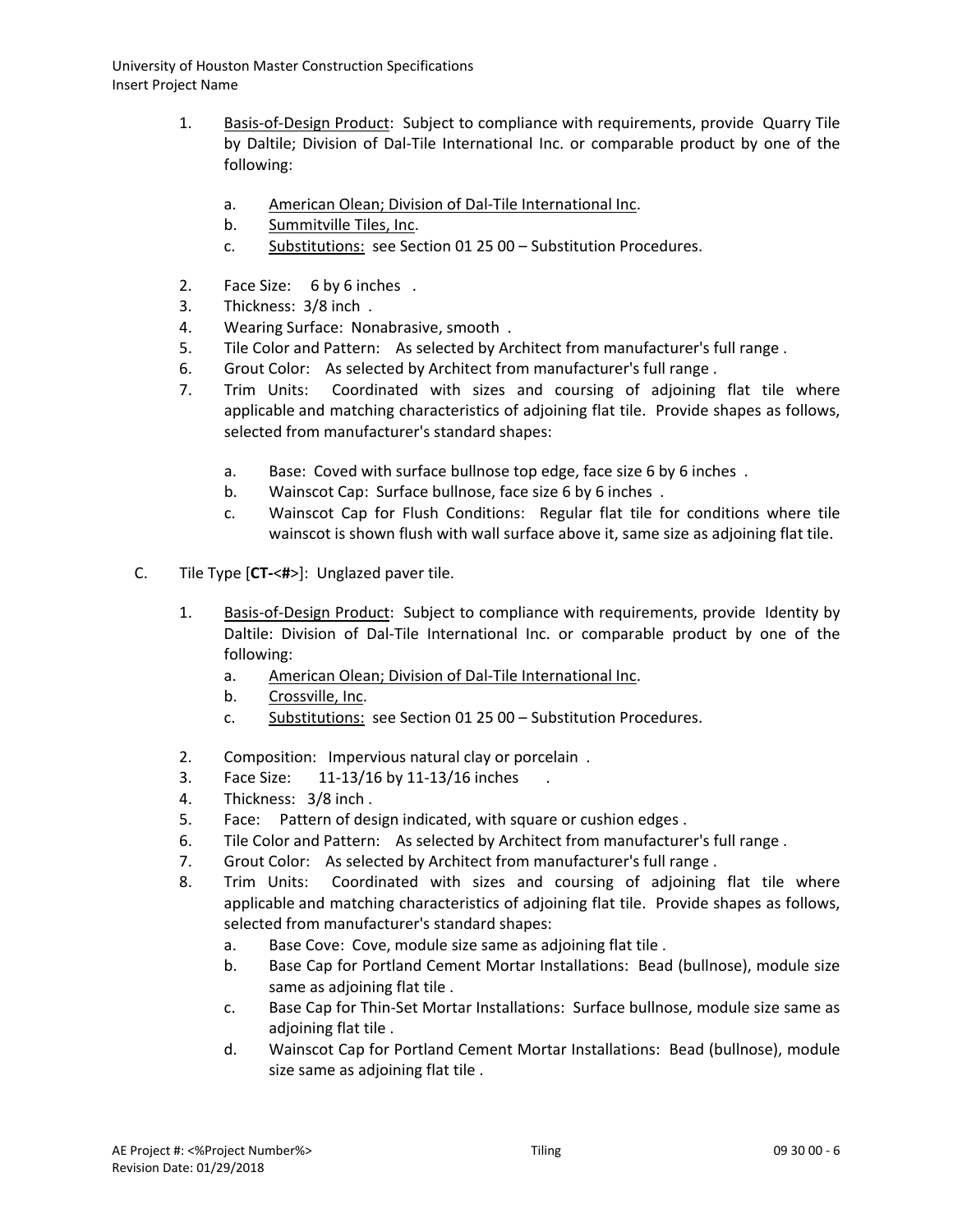- e. Wainscot Cap for Thin-Set Mortar Installations: Surface bullnose, module size same as adjoining flat tile .
- f. Wainscot Cap for Flush Conditions: Regular flat tile for conditions where tile wainscot is shown flush with wall surface above it, same size as adjoining flat tile.
- g. External Corners for Portland Cement Mortar Installations: Bead (bullnose), module size same as adjoining flat tile .
- h. External Corners for Thin-Set Mortar Installations: Surface bullnose, module size same as adjoining flat tile .
- i. Internal Corners: Cove, module size same as adjoining flat tile.
- j. Tapered Transition Tile: Shape designed to effect transition between thickness of tile floor and adjoining floor finishes of different thickness, tapered to provide reduction in thickness from 1/2 to 1/4 inch across nominal 4-inch dimension.
- D. Tile Type [**CT-**<**#**>]: Glazed wall tile .
	- 1. [Basis-of-Design Product:](http://www.specagent.com/LookUp/?ulid=276&mf=04&src=wd) Subject to compliance with requirements, provide Stratford Place by Daltile; Division of Dal-Tile International Inc. or comparable product by one of the following:
		- a. [American Olean; Division of Dal-Tile International Inc.](http://www.specagent.com/LookUp/?uid=123456812521&mf=04&src=wd)
		- b. Crossville, Inc.
		- c. Substitutions: see Section 01 25 00 Substitution Procedures.
	- 2. Module Size: 6 by 6 inches .
	- 3. Thickness: 5/16 inch.
	- 4. Face: Plain with modified square edges or cushion edges .
	- 5. Tile Color and Pattern: As selected by Architect from manufacturer's full range .
	- 6. Grout Color: As selected by Architect from manufacturer's full range .
	- 7. Mounting: Factory, back mounted.
	- 8. Trim Units: Coordinated with sizes and coursing of adjoining flat tile where applicable and matching characteristics of adjoining flat tile. Provide shapes as follows, selected from manufacturer's standard shapes:
		- a. Base for Portland Cement Mortar Installations: Coved, module size 6 by 6 inches
		- b. Base for Thin-Set Mortar Installations: Straight, module size 6 by 6 inches .
		- c. Wainscot Cap for Portland Cement Mortar Installations: Bullnose cap, module size 6 by 6 inches .
		- d. Wainscot Cap for Thin-Set Mortar Installations: Surface bullnose, module size 6 by 6 inches .
		- e. Wainscot Cap for Flush Conditions: Regular flat tile for conditions where tile wainscot is shown flush with wall surface above it, same size as adjoining flat tile.
		- f. External Corners for Portland Cement Mortar Installations: Bullnose shape with radius of at least 3/4 inch unless otherwise indicated.
		- g. External Corners for Thin-Set Mortar Installations: Surface bullnose, same size as adjoining flat tile.
		- h. Internal Corners: Field-butted square corners. For coved base and cap use angle pieces designed to fit with stretcher shapes.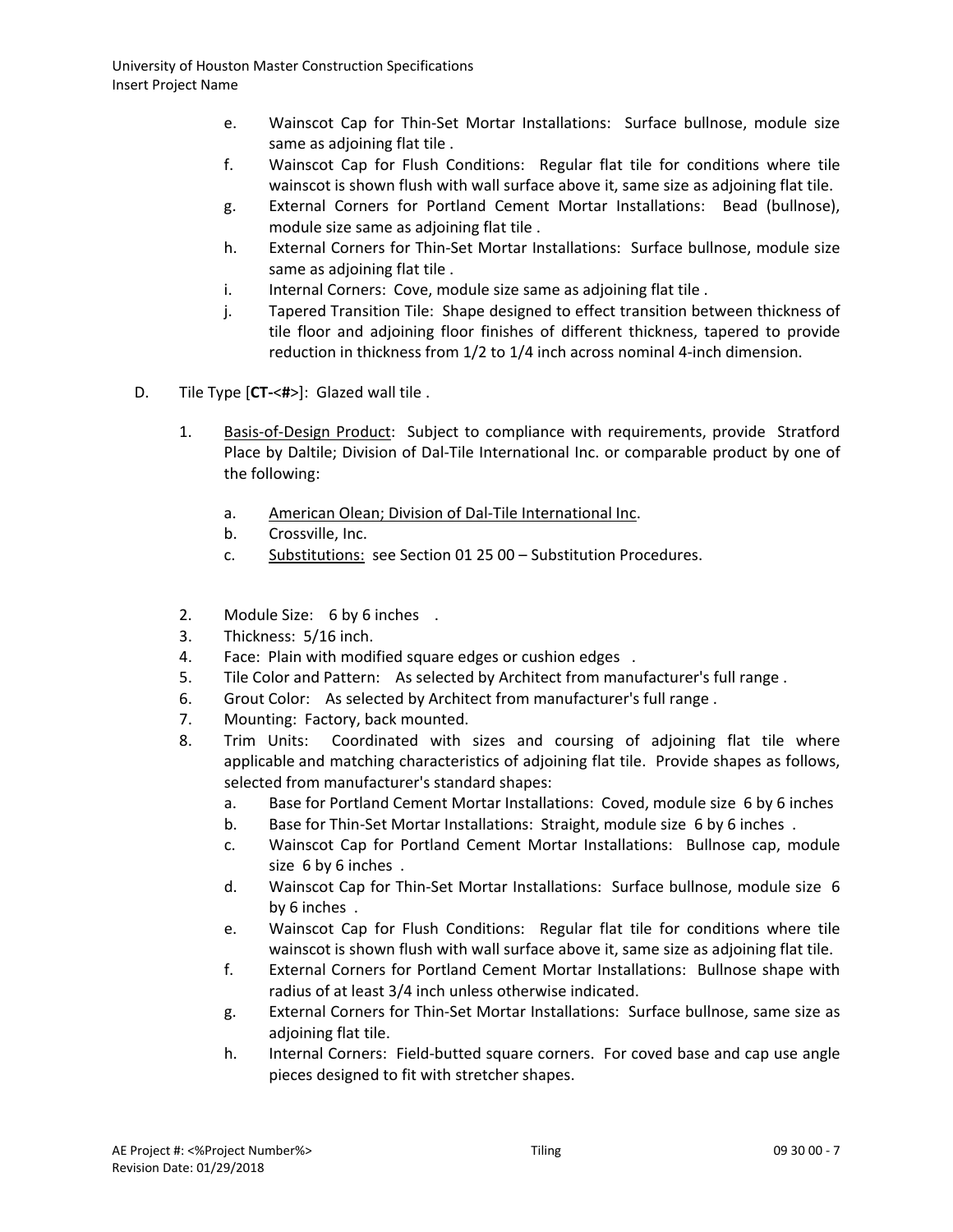### 2.3 THRESHOLDS

- A. General: Fabricate to sizes and profiles indicated or required to provide transition between adjacent floor finishes.
	- 1. Bevel edges at 1:2 slope, with lower edge of bevel aligned with or up to 1/16 inch above adjacent floor surface. Finish bevel to match top surface of threshold. Limit height of threshold to 1/2 inch or less above adjacent floor surface.
	- 2. Description: Match Architect's sample.

## 2.4 WATERPROOF MEMBRANE

- A. General: Manufacturer's standard product, selected from the following, that complies with ANSI A118.10 and is recommended by the manufacturer for the application indicated. Include reinforcement and accessories recommended by manufacturer.
- B. Chlorinated Polyethylene Sheet: Nonplasticized, chlorinated polyethylene faced on both sides with nonwoven polyester fabric; 0.030-inch nominal thickness.
	- 1. [Products:](http://www.specagent.com/LookUp/?ulid=279&mf=04&src=wd) Subject to compliance with requirements, provide the following provide one of the following :
		- a. [Noble Company \(The\); Nobleseal TS.](http://www.specagent.com/LookUp/?uid=123456814844&mf=04&src=wd)
		- b. Substitutions: see Section 01 25 00 Substitution Procedures.
- C. [PVC Sheet:](http://www.specagent.com/LookUp/?ulid=280&mf=04&src=wd) Two layers of PVC sheet heat-fused together and to facings of nonwoven polyester; 0.040-inch nominal thickness.
	- 1. Products: Subject to compliance with requirements, provide the following:
		- a. [Compotite Corporation; Composeal Gold.](http://www.specagent.com/LookUp/?uid=123456814845&mf=04&src=wd)
		- b. Substitutions: see Section 01 25 00 Substitution Procedures.
- D. Polyethylene Sheet: Polyethylene faced on both sides with fleece webbing; 0.008-inch nominal thickness.
	- 1. [Products:](http://www.specagent.com/LookUp/?ulid=281&mf=04&src=wd) Subject to compliance with requirements, provide one of the following :
		- a. [Schluter Systems L.P.; KERDI.](http://www.specagent.com/LookUp/?uid=123456814846&mf=04&src=wd)
		- b. Substitutions: see Section 01 25 00 Substitution Procedures.
- E. Fabric-Reinforced, Modified-Bituminous Sheet: Self-adhering, SBS-modified-bituminous sheet with woven reinforcement facing; 0.040-inch nominal thickness.
	- 1. [Products:](http://www.specagent.com/LookUp/?ulid=282&mf=04&src=wd) Subject to compliance with requirements, provide the following :
		- a. [National Applied Construction Products, Inc.; Strataflex.](http://www.specagent.com/LookUp/?uid=123456814847&mf=04&src=wd)
		- b. Substitutions: see section 01 25 00 Substitution Procedures.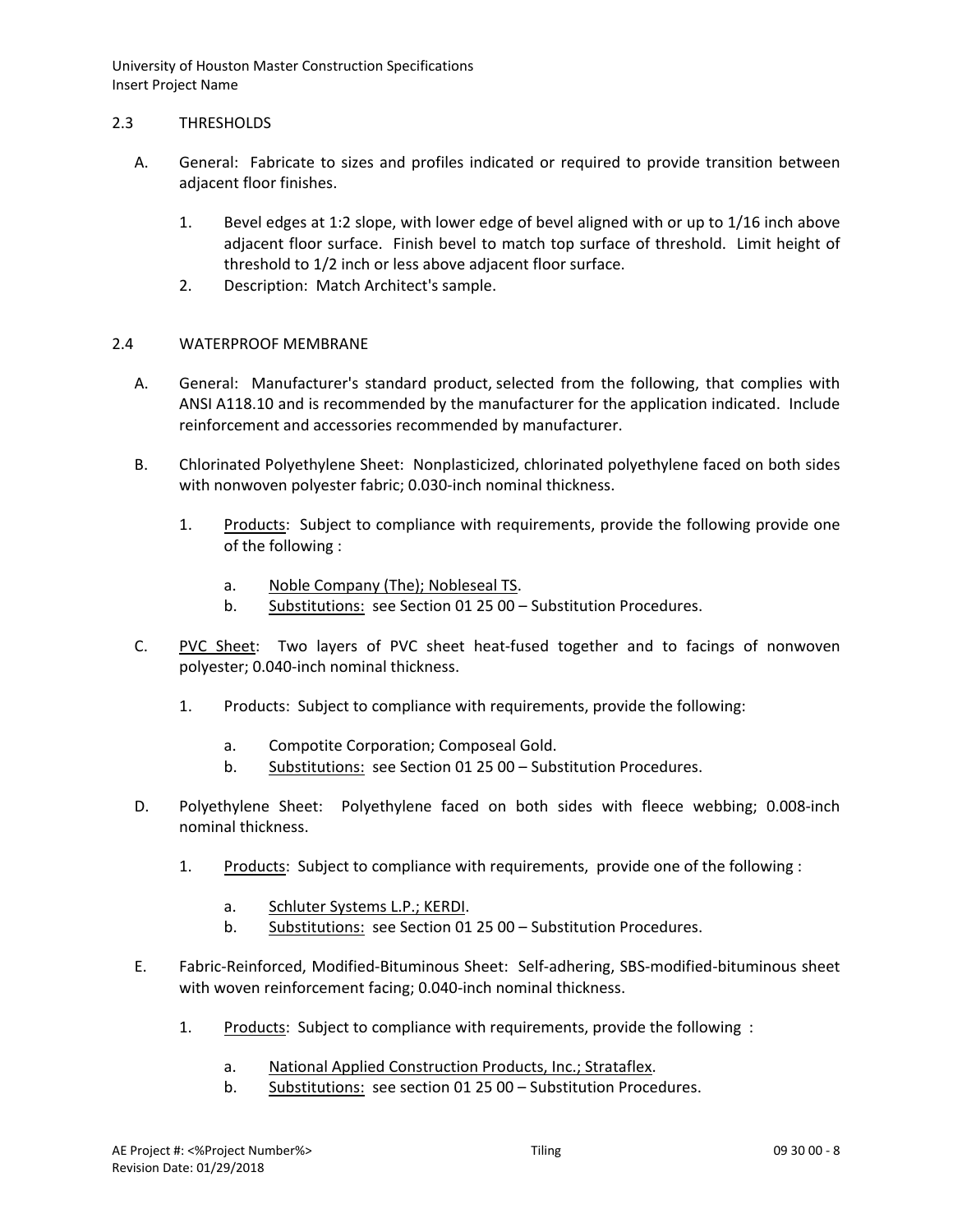- F. Fabric-Reinforced, Fluid-Applied Membrane: System consisting of liquid-latex rubber or elastomeric polymer and continuous fabric reinforcement.
	- 1. [Products:](http://www.specagent.com/LookUp/?ulid=283&mf=04&src=wd) Subject to compliance with requirements, **provide one of the following** :
		- a. [Bostik, Inc.; Hydroment Blacktop](http://www.specagent.com/LookUp/?uid=123456814850&mf=04&src=wd) 90210.
		- b. [Laticrete International, Inc.; Laticrete](http://www.specagent.com/LookUp/?uid=123456814852&mf=04&src=wd) 9235 Waterproof Membrane.
		- c. [MAPEI Corporation;](http://www.specagent.com/LookUp/?uid=123456814853&mf=04&src=wd) Mapelastic AquaDefense with MAPEI Reinforcing Fabric.
		- d. [Mer-Kote Products, Inc.; Hydro-Guard 2000.](http://www.specagent.com/LookUp/?uid=123456814854&mf=04&src=wd)
		- e. [Summitville Tiles, Inc.; S-9000.](http://www.specagent.com/LookUp/?uid=123456814855&mf=04&src=wd)
		- f. Substitutions: see section 01 25 00 Substitution Procedures.
		- .

G. Fluid-Applied Membrane: Liquid-latex rubber or elastomeric polymer.

- 1. [Products:](http://www.specagent.com/LookUp/?ulid=284&mf=04&src=wd) Subject to compliance with requirements, provide one of the following :
	- a. [Bostik, Inc.;](http://www.specagent.com/LookUp/?uid=123456814858&mf=04&src=wd) Durabond D-222 Duraguard Membrane .
	- b. [Laticrete International, Inc.;](http://www.specagent.com/LookUp/?uid=123456814862&mf=04&src=wd) Latapoxy 24hr HydroProofing.
	- c. [MAPEI Corporation; AquaDefense.](http://www.specagent.com/LookUp/?uid=123456814863&mf=04&src=wd)
	- d. [Southern Grouts & Mortars, Inc.; Southcrete](http://www.specagent.com/LookUp/?uid=123456814864&mf=04&src=wd) 1100 Crack Suppression and [Waterproofing.](http://www.specagent.com/LookUp/?uid=123456814864&mf=04&src=wd)
	- e. [TEC; a subsidiary of H. B. Fuller Company; HydraFlex -](http://www.specagent.com/LookUp/?uid=123456814865&mf=04&src=wd) Waterproofing Crack [Isolation Membrane.](http://www.specagent.com/LookUp/?uid=123456814865&mf=04&src=wd)
	- f. <**Insert manufacturer's name; product name or designation**>Substitutions: see section 01 25 00 – Substitution Procedures.
- H. Latex-Portland Cement: Flexible mortar consisting of cement-based mix and latex additive.
	- 1. [Products:](http://www.specagent.com/LookUp/?ulid=285&mf=04&src=wd) Subject to compliance with requirements, provide one of the following :
		- a. [Boiardi Products; a QEP company; Elastiment](http://www.specagent.com/LookUp/?uid=123456814866&mf=04&src=wd) 323 Cement Based Waterproofing, [Anti-Fracture/Crack Suppression Membrane.](http://www.specagent.com/LookUp/?uid=123456814866&mf=04&src=wd)
		- b. [C-Cure; UltraCure](http://www.specagent.com/LookUp/?uid=123456814867&mf=04&src=wd) 971.
		- c. [MAPEI Corporation; Mapelastic 315.](http://www.specagent.com/LookUp/?uid=123456814868&mf=04&src=wd)
		- d. Substitutions: see section 01 25 00 Substitution Procedures.

### 2.5 CRACK ISOLATION MEMBRANE

- A. General: Manufacturer's standard product that complies with ANSI A118.12 for standard performance and is recommended by the manufacturer for the application indicated. Include reinforcement and accessories recommended by manufacturer.
- B. Chlorinated Polyethylene Sheet: Nonplasticized, chlorinated polyethylene faced on both sides with nonwoven polyester fabric; 0.030-inch nominal thickness.
	- 1. [Products:](http://www.specagent.com/LookUp/?ulid=287&mf=04&src=wd) Subject to compliance with requirements, provide the following :
		- a. [Noble Company \(The\); Nobleseal CIS.](http://www.specagent.com/LookUp/?uid=123456814872&mf=04&src=wd)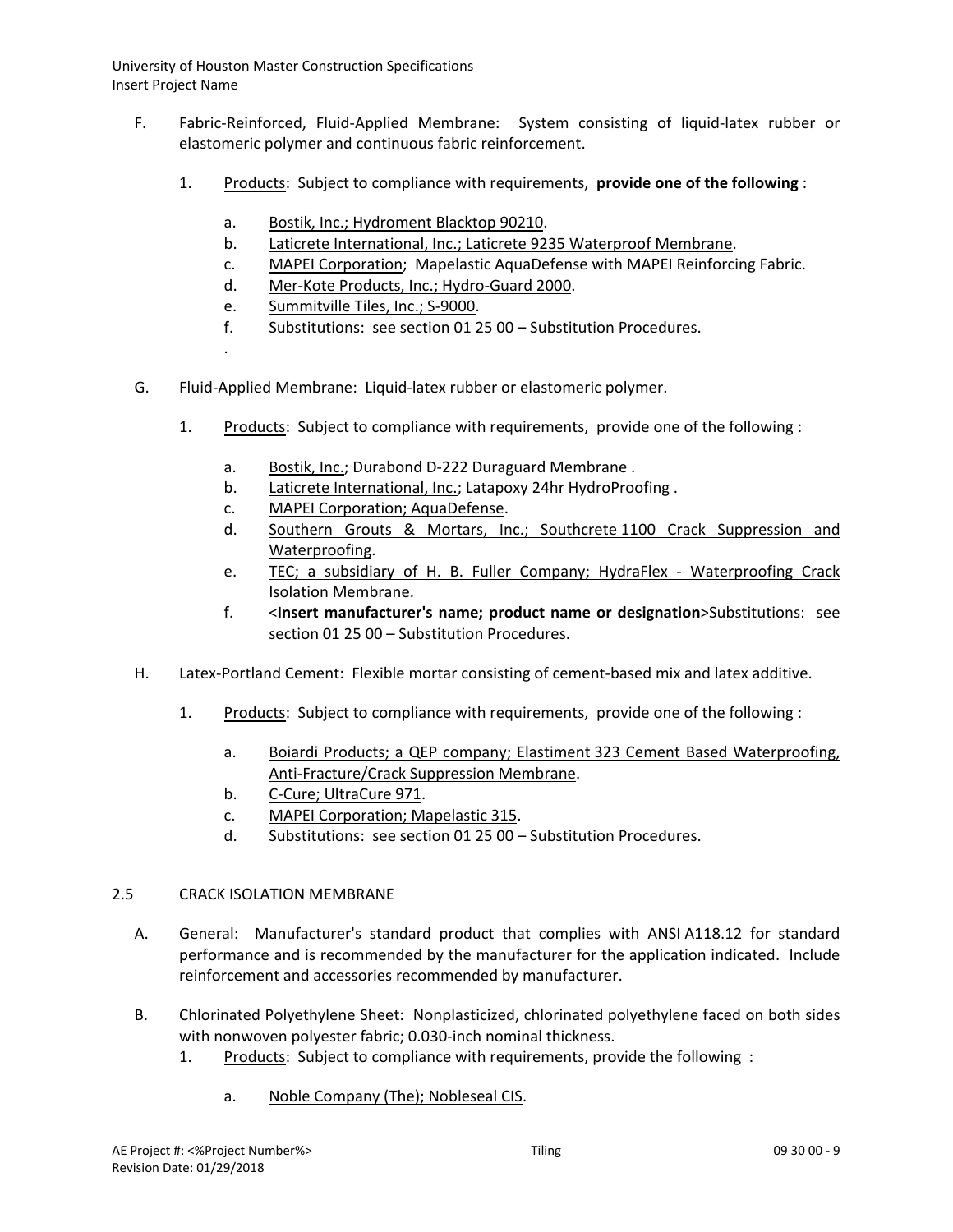- b. Substitutions: see section 01 25 00 Substitution Procedures.
- C. Fabric-Reinforced, Modified-Bituminous Sheet: Self-adhering, modified-bituminous sheet with fabric reinforcement facing; 0.040-inch nominal thickness.
	- 1. [Products:](http://www.specagent.com/LookUp/?ulid=292&mf=04&src=wd) Subject to compliance with requirements, provide one of the following :
		- a. [MAPEI Corporation; Mapeguard 2.](http://www.specagent.com/LookUp/?uid=123456814876&mf=04&src=wd)
		- b. [National Applied Construction Products, Inc.; Strataflex.](http://www.specagent.com/LookUp/?uid=123456814877&mf=04&src=wd)
		- c. Substitutions: see section 01 25 00 Substitution Procedures.
		- .

D. Fabric-Reinforced, Fluid-Applied Membrane: System consisting of liquid-latex rubber or elastomeric polymer and fabric reinforcement.

- 1. [Products:](http://www.specagent.com/LookUp/?ulid=293&mf=04&src=wd) Subject to compliance with requirements, provide one of the following :
	- a. [Bostik, Inc.; Hydroment Blacktop](http://www.specagent.com/LookUp/?uid=123456814880&mf=04&src=wd) 90210.
	- b. [Laticrete International, Inc.;](http://www.specagent.com/LookUp/?uid=123456814882&mf=04&src=wd) Laticrete Blue 92 Anti-Fracture Membrane.
	- c. [MAPEI Corporation;](http://www.specagent.com/LookUp/?uid=123456814883&mf=04&src=wd) Mapelastic AquaDefense with MAPEI Reinforcing Fabric.
	- d. [Mer-Kote Products, Inc.; Hydro-Guard 2000.](http://www.specagent.com/LookUp/?uid=123456814884&mf=04&src=wd)
	- e. [Summitville Tiles, Inc.; S-9000.](http://www.specagent.com/LookUp/?uid=123456814885&mf=04&src=wd)
	- f. Substitutions: see section 01 25 00 Substitution Procedures.
- E. Latex-Portland Cement: Flexible mortar consisting of cement-based mix and latex additive.
	- 1. [Products:](http://www.specagent.com/LookUp/?ulid=295&mf=04&src=wd) Subject to compliance with requirements, provide one of the following :
		- a. [C-Cure; UltraCure](http://www.specagent.com/LookUp/?uid=123456814894&mf=04&src=wd) 971.
		- b. [MAPEI Corporation; Mapelastic 315.](http://www.specagent.com/LookUp/?uid=123456814895&mf=04&src=wd)
		- c. Substitutions: see section 01 25 00 Substitution Procedures.

### 2.6 SETTING MATERIALS

.

.

- A. Portland Cement Mortar (Thickset) Installation Materials: ANSI A108.02.
	- 1. Cleavage Membrane: Asphalt felt, ASTM D 226, Type I (No. 15); or polyethylene sheeting, ASTM D 4397, 4.0 mils thick.
	- 2. Reinforcing Wire Fabric: Galvanized, welded wire fabric, 2 by 2 inches by 0.062-inch diameter; comply with ASTM A 185 and ASTM A 82 except for minimum wire size.
	- 3. Latex Additive: Manufacturer's standard water emulsion, serving as replacement for part or all of gaging water, of type specifically recommended by latex-additive manufacturer for use with field-mixed portland cement and aggregate mortar bed.
- B. Dry-Set Portland Cement Mortar (Thin Set): ANSI A118.1.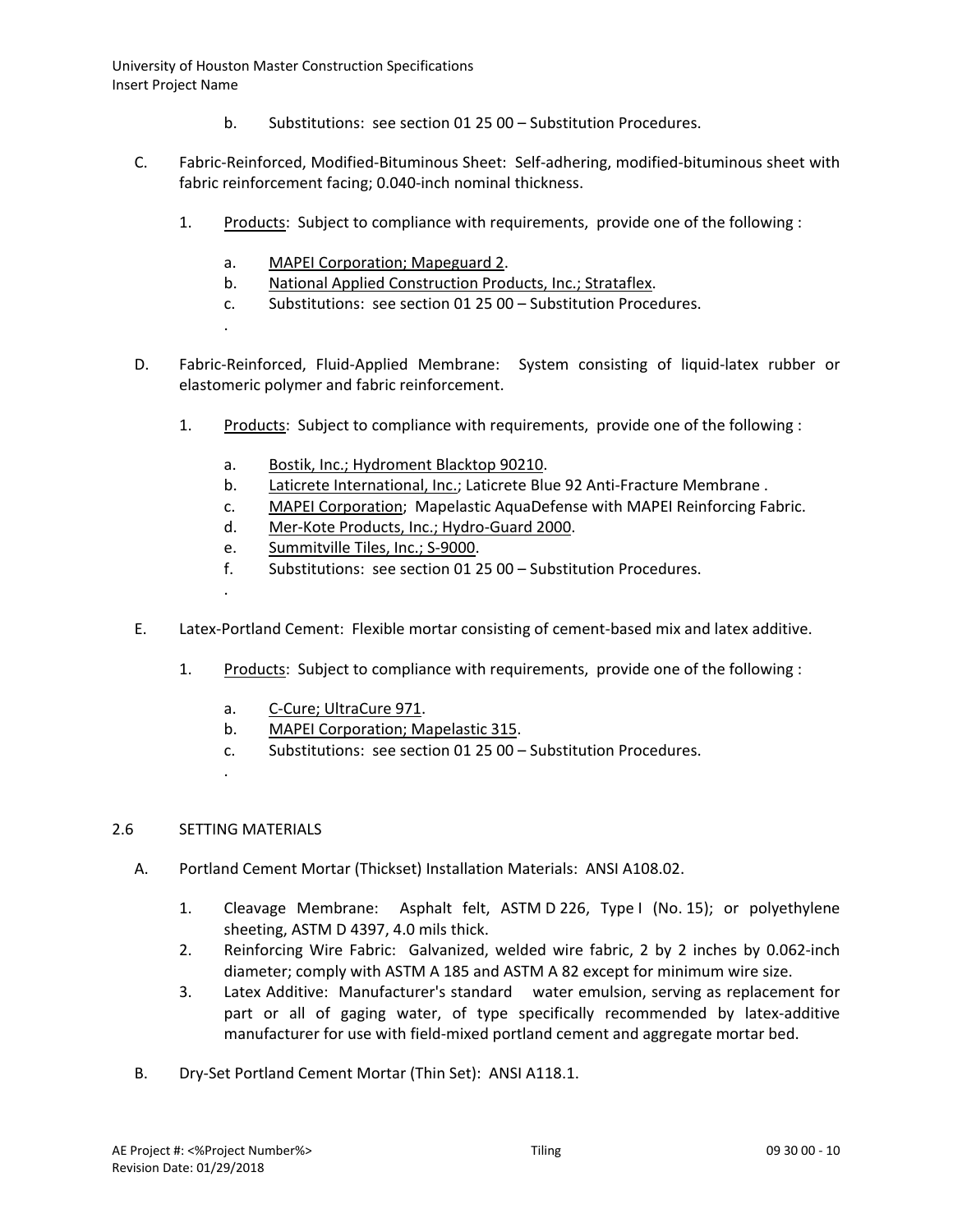- 1. Manufacturers: Subject to compliance with requirements, provide products by one of the following :
	- a. [Bostik, Inc.](http://www.specagent.com/LookUp/?uid=123456792714&mf=04&src=wd)

.

- b. [Laticrete International, Inc.](http://www.specagent.com/LookUp/?uid=123456792718&mf=04&src=wd)
- c. [MAPEI Corporation.](http://www.specagent.com/LookUp/?uid=123456792719&mf=04&src=wd)
- d. Substitutions: see section 01 25 00 Substitution Procedures.
- 2. For wall applications, provide mortar that complies with requirements for nonsagging mortar in addition to the other requirements in ANSI A118.1.
- C. Latex-Portland Cement Mortar (Thin Set): ANSI A118.4.
	- 1. Manufacturers: Subject to compliance with requirements, provide products by one of the following :
		- a. [Bostik, Inc.](http://www.specagent.com/LookUp/?uid=123456792705&mf=04&src=wd)
		- b. [Laticrete International, Inc.](http://www.specagent.com/LookUp/?uid=123456792709&mf=04&src=wd)
		- c. [MAPEI Corporation.](http://www.specagent.com/LookUp/?uid=123456792710&mf=04&src=wd)
		- d. <**Insert manufacturer's name**>Substitutions: see section 01 25 00 Substitution Procedures.
	- 2. Provide prepackaged, dry-mortar mix containing dry, redispersible, vinyl acetate or acrylic additive to which only water must be added at Project site.
	- 3. For wall applications, provide mortar that complies with requirements for nonsagging mortar in addition to the other requirements in ANSI A118.4.
- D. Medium-Bed, Latex-Portland Cement Mortar: Comply with requirements in ANSI A118.4, ISO C2TS1. Provide product that is approved by manufacturer for application thickness of 5/8 inch
	- . 1. Manufacturers: Subject to compliance with requirements, provide products by one of the following :
		- a. [Bostik, Inc.](http://www.specagent.com/LookUp/?uid=123456792690&mf=04&src=wd)
		- b. [Laticrete International, Inc.](http://www.specagent.com/LookUp/?uid=123456792697&mf=04&src=wd)
		- c. [MAPEI Corporation.](http://www.specagent.com/LookUp/?uid=123456792699&mf=04&src=wd)
		- d. Substitute: see section 01 25 00 Substitution Procedures.
	- 2. Provide prepackaged, dry-mortar mix combined with acrylic resin liquid-latex additive at Project site.
- E. Water-Cleanable, Tile-Setting Epoxy: ANSI A118.3[**.**], with a VOC content of 65 g/L or less when calculated according to 40 CFR 59, Subpart D (EPA Method 24).
	- 1. Manufacturers: Subject to compliance with requirements, provide products by one of the following :
		- a. [Bostik, Inc.](http://www.specagent.com/LookUp/?uid=123456792655&mf=04&src=wd)
		- b. [Laticrete International, Inc.](http://www.specagent.com/LookUp/?uid=123456792664&mf=04&src=wd)
		- c. [MAPEI Corporation.](http://www.specagent.com/LookUp/?uid=123456792667&mf=04&src=wd)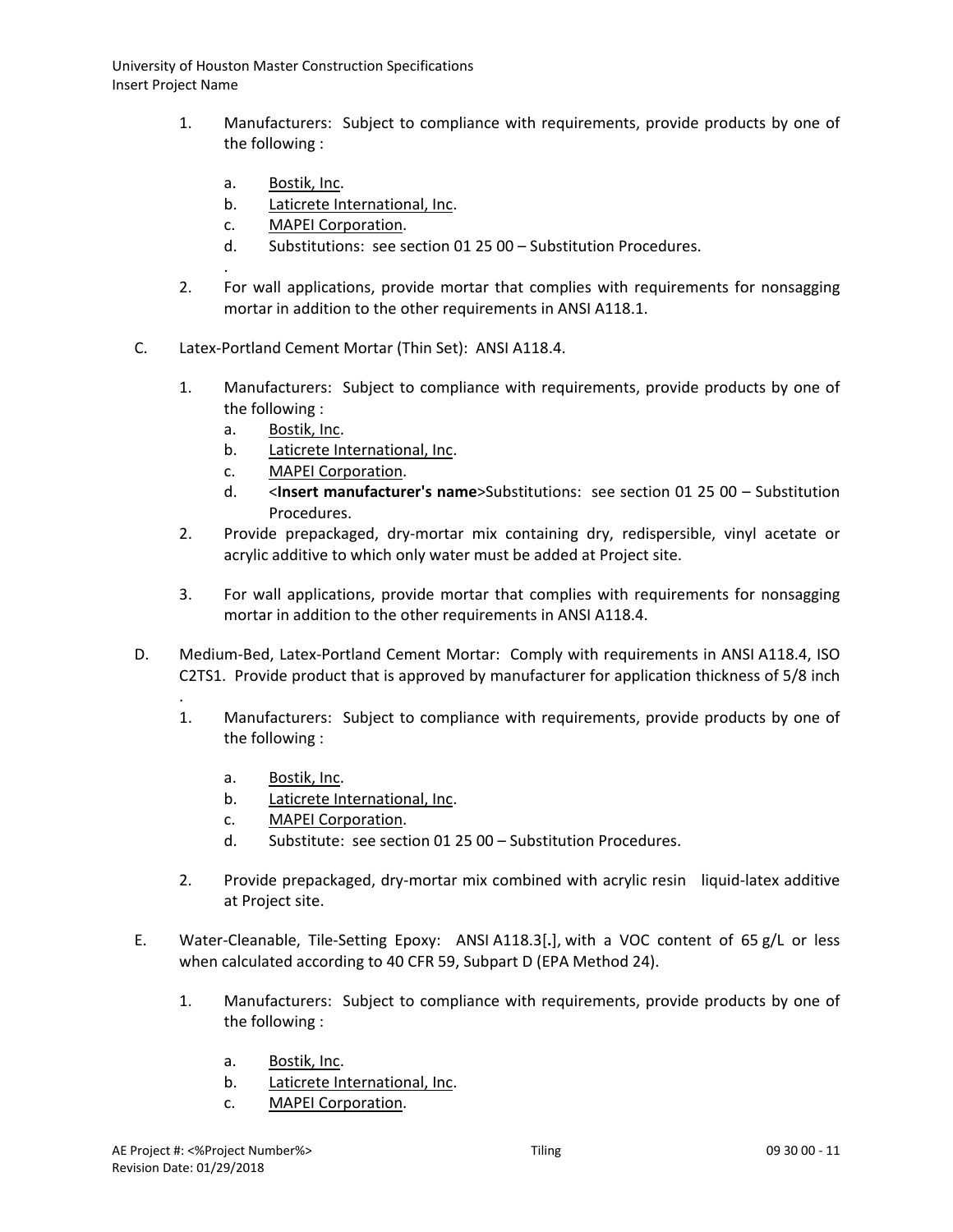- d. Substitutions: see section 01 25 00 Substitution Procedures.
- F. Organic Adhesive: ANSI A136.1, Type I[**.**], with a VOC content of 65 g/L or less when calculated according to 40 CFR 59, Subpart D (EPA Method 24).
	- 1. Manufacturers: Subject to compliance with requirements, provide products by one of the following :
		- a. [Bostik, Inc.](http://www.specagent.com/LookUp/?uid=123456792557&mf=04&src=wd)
		- b. [Laticrete International, Inc.](http://www.specagent.com/LookUp/?uid=123456792564&mf=04&src=wd)
		- c. [MAPEI Corporation.](http://www.specagent.com/LookUp/?uid=123456792566&mf=04&src=wd)
		- d. Substitutions: see section 01 25 00 Substitution Procedures.

### 2.7 GROUT MATERIALS

- A. Sand-Portland Cement Grout: ANSI A108.10, composed of white or gray cement and white or colored aggregate as required to produce color indicated.
- B. Standard Cement Grout: ANSI A118.6.
	- 1. Manufacturers: Subject to compliance with requirements, provide products by one of the following:
		- a. [Bostik, Inc.](http://www.specagent.com/LookUp/?uid=123456792645&mf=04&src=wd)
		- b. [Laticrete International, Inc.](http://www.specagent.com/LookUp/?uid=123456792636&mf=04&src=wd)
		- c. [MAPEI Corporation.](http://www.specagent.com/LookUp/?uid=123456792635&mf=04&src=wd)
		- d. Substitutions: see section 01 25 00 Substitution Procedures.
- C. Polymer-Modified Tile Grout: ANSI A118.7.
	- 1. Manufacturers: Subject to compliance with requirements, provide products by one of the following:
		- a. [Bostik, Inc.](http://www.specagent.com/LookUp/?uid=123456792608&mf=04&src=wd)
		- b. [Laticrete International, Inc.](http://www.specagent.com/LookUp/?uid=123456792620&mf=04&src=wd)
		- c. [MAPEI Corporation.](http://www.specagent.com/LookUp/?uid=123456792621&mf=04&src=wd)
		- d. Substitutions: see section 01 25 00 Substitution Procedures.
- D. Water-Cleanable Epoxy Grout: ANSI A118.3, with a VOC content of 65 g/L or less when calculated according to 40 CFR 59, Subpart D.
	- 1. Manufacturers: Subject to compliance with requirements, provide products by one of the following:
		- a. [Bostik, Inc.](http://www.specagent.com/LookUp/?uid=123456792601&mf=04&src=wd)
		- b. [Laticrete International, Inc.](http://www.specagent.com/LookUp/?uid=123456792590&mf=04&src=wd)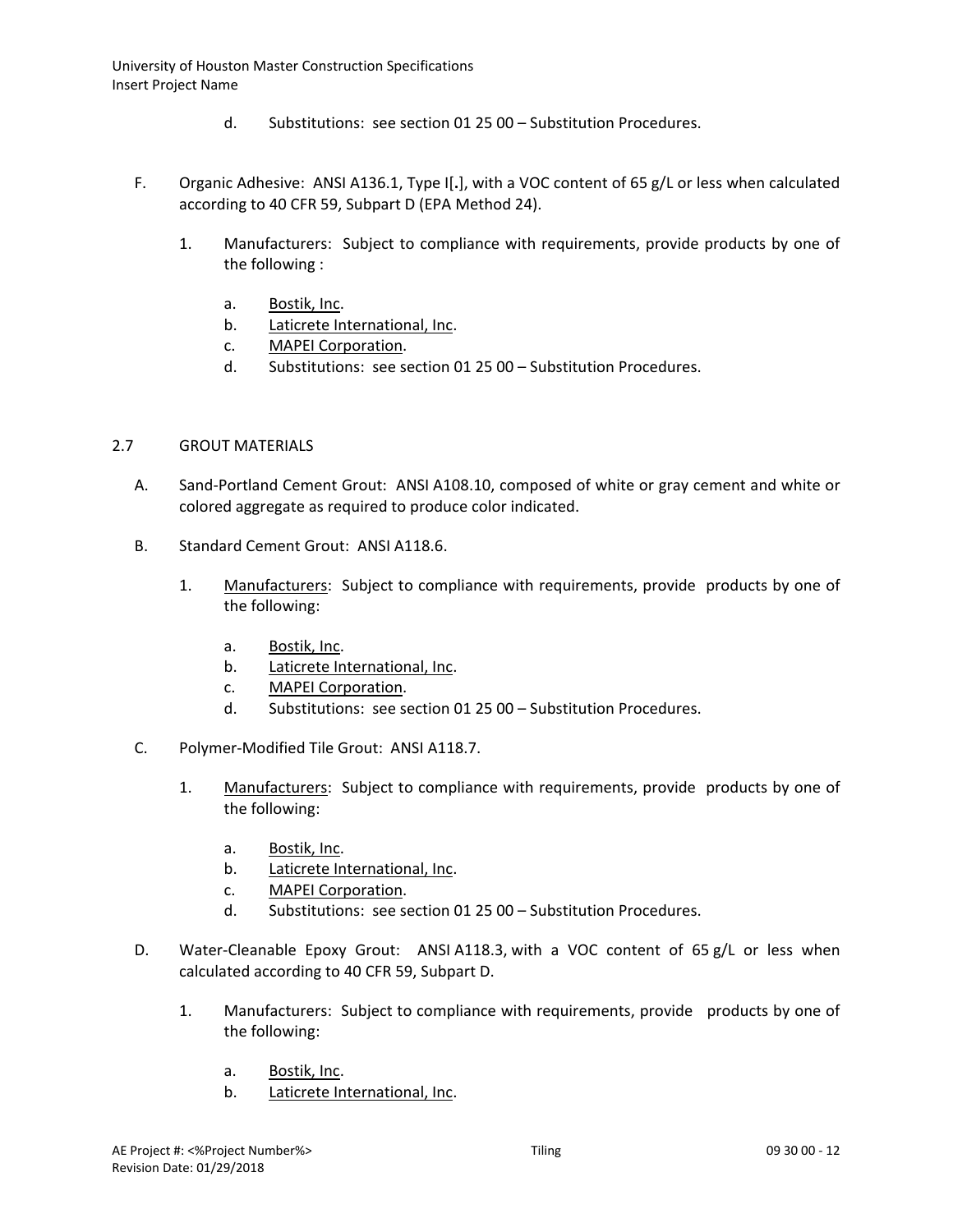- c. [MAPEI Corporation.](http://www.specagent.com/LookUp/?uid=123456792588&mf=04&src=wd)
- d. Substitutions: see section 01 25 00 Substitution Procedures.
- E. Grout for Pregrouted Tile Sheets: Same product used in factory to pregrout tile sheets.

### 2.8 MISCELLANEOUS MATERIALS

- A. Trowelable Underlayments and Patching Compounds: Latex-modified, portland cement-based formulation provided or approved by manufacturer of tile-setting materials for installations indicated.
- B. Metal Edge Strips: Angle or L-shape, height to match tile and setting-bed thickness, metallic or combination of metal and PVC or neoprene base, designed specifically for flooring applications; stainless-steel, ASTM A 666, 300 Series exposed-edge material.
- C. Temporary Protective Coating: Product indicated below that is formulated to protect exposed surfaces of tile against adherence of mortar and grout; compatible with tile, mortar, and grout products; and easily removable after grouting is completed without damaging grout or tile.
	- 1. Petroleum paraffin wax, fully refined and odorless, containing at least 0.5 percent oil with a melting point of 120 to 140 deg F per ASTM D 87.
	- 2. Grout release in form of manufacturer's standard proprietary liquid coating that is specially formulated and recommended for use as temporary protective coating for tile.
- D. Tile Cleaner: A neutral cleaner capable of removing soil and residue without harming tile and grout surfaces, specifically approved for materials and installations indicated by tile and grout manufacturers.
- E. Grout Sealer: Manufacturer's standard silicone product for sealing grout joints and that does not change color or appearance of grout.
	- 1. [Products:](http://www.specagent.com/LookUp/?ulid=311&mf=04&src=wd) Subject to compliance with requirements, provide one of the following :
		- a. [Bonsal American; an Oldcastle company; Pro Spec Grout Sealer.](http://www.specagent.com/LookUp/?uid=123456814932&mf=04&src=wd)
		- b. [Southern Grouts & Mortars, Inc.; Silicone Grout Sealer.](http://www.specagent.com/LookUp/?uid=123456814938&mf=04&src=wd)
		- c. [TEC;](http://www.specagent.com/LookUp/?uid=123456814940&mf=04&src=wd) a subsidiary of H. B. Fuller Company; Grout Guard Penetrating Silicone Grout Sealer.
		- d. Substitutions: see section 01 25 00 Substitution Procedures.

### 2.9 MIXING MORTARS AND GROUT

- A. Mix mortars and grouts to comply with referenced standards and mortar and grout manufacturers' written instructions.
- B. Add materials, water, and additives in accurate proportions.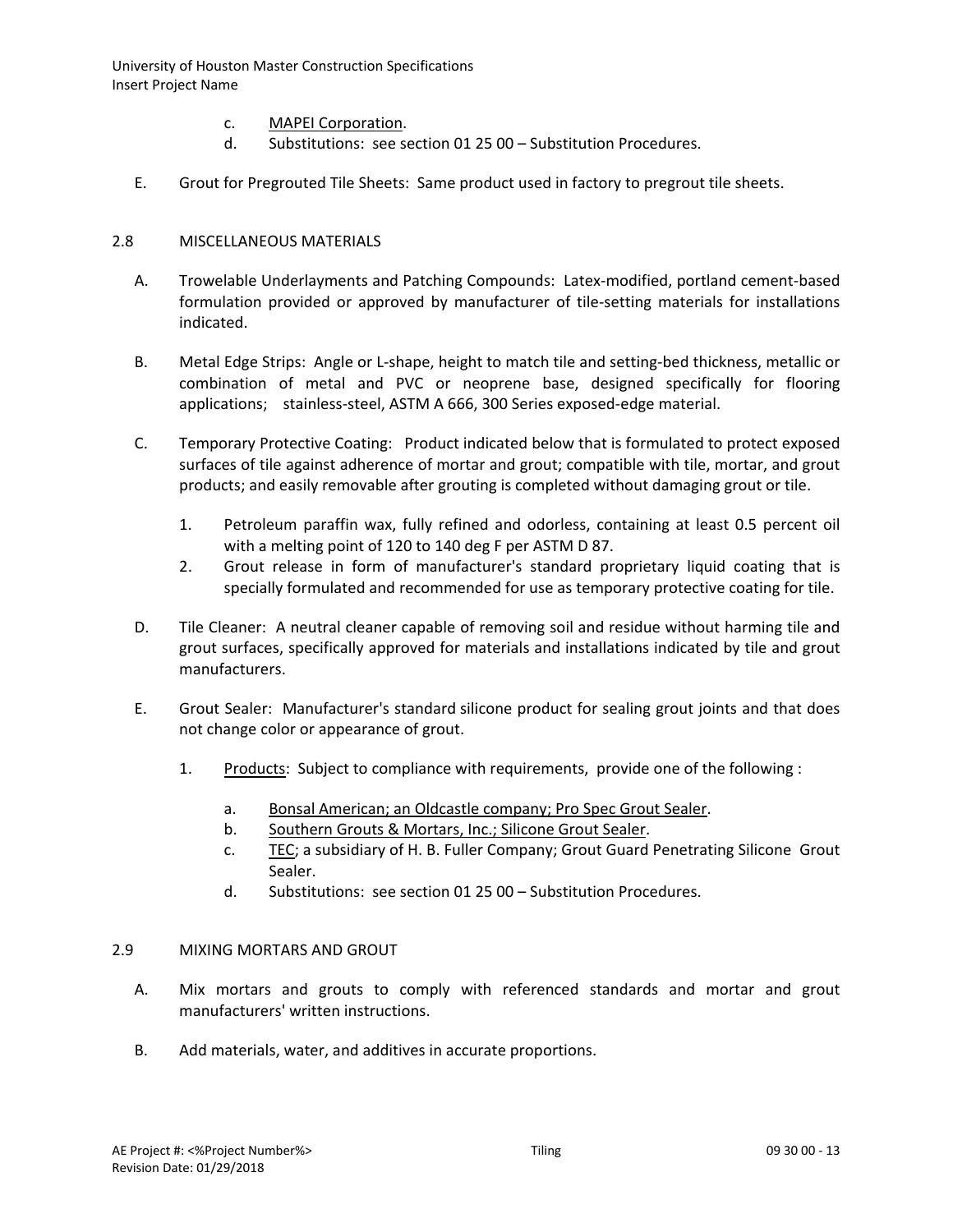C. Obtain and use type of mixing equipment, mixer speeds, mixing containers, mixing time, and other procedures to produce mortars and grouts of uniform quality with optimum performance characteristics for installations indicated.

# PART 3 - EXECUTION

### 3.1 EXAMINATION

- A. Examine substrates, areas, and conditions where tile will be installed, with Installer present, for compliance with requirements for installation tolerances and other conditions affecting performance of installed tile.
	- 1. Verify that substrates for setting tile are firm, dry, clean, free of coatings that are incompatible with tile-setting materials including curing compounds and other substances that contain soap, wax, oil, or silicone; and comply with flatness tolerances required by ANSI A108.01 for installations indicated.
	- 2. Verify that concrete substrates for tile floors installed with adhesives bonded mortar bed or thin-set mortar comply with surface finish requirements in ANSI A108.01 for installations indicated.
		- a. Verify that surfaces that received a steel trowel finish have been mechanically scarified.
		- b. Verify that protrusions, bumps, and ridges have been removed by sanding or grinding.
	- 3. Verify that installation of grounds, anchors, recessed frames, electrical and mechanical units of work, and similar items located in or behind tile has been completed.
	- 4. Verify that joints and cracks in tile substrates are coordinated with tile joint locations; if not coordinated, adjust joint locations in consultation with Architect.
- B. Proceed with installation only after unsatisfactory conditions have been corrected.

### 3.2 PREPARATION

- A. Fill cracks, holes, and depressions in concrete substrates for tile floors installed with adhesives or thin-set mortar with trowelable leveling and patching compound specifically recommended by tile-setting material manufacturer.
- B. Where indicated, prepare substrates to receive waterproofing by applying a reinforced mortar bed that complies with ANSI A108.1A and is sloped 1/4 inch per foot toward drains.
- C. Blending: For tile exhibiting color variations, verify that tile has been factory blended and packaged so tile units taken from one package show same range of colors as those taken from other packages and match approved Samples. If not factory blended, either return to manufacturer or blend tiles at Project site before installing.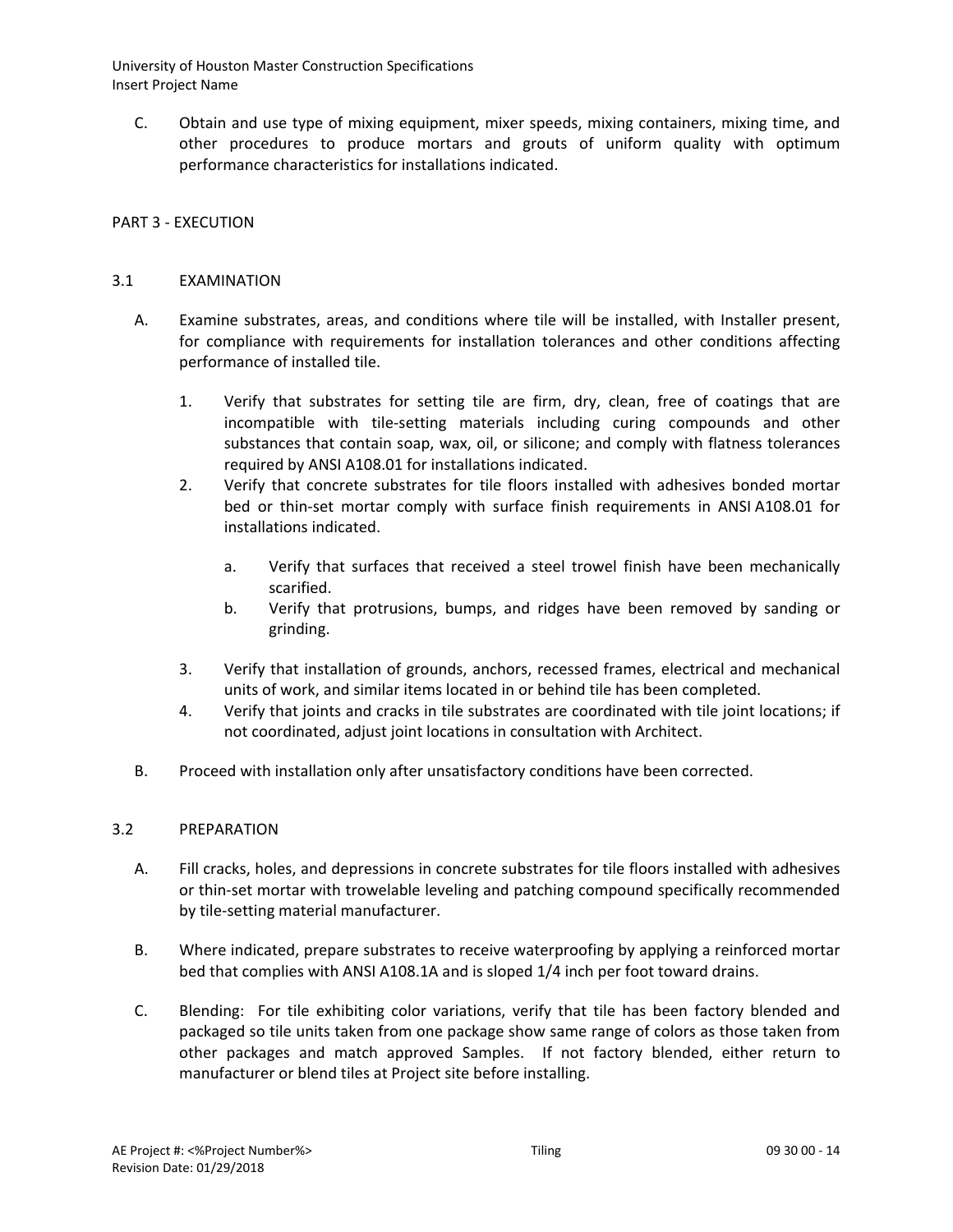D. Field-Applied Temporary Protective Coating: If indicated under tile type or needed to prevent grout from staining or adhering to exposed tile surfaces, precoat them with continuous film of temporary protective coating, taking care not to coat unexposed tile surfaces.

# 3.3 TILE INSTALLATION

- A. Comply with TCA's "Handbook for Ceramic Tile Installation" for TCA installation methods specified in tile installation schedules. Comply with parts of the ANSI A108 Series "Specifications for Installation of Ceramic Tile" that are referenced in TCA installation methods, specified in tile installation schedules, and apply to types of setting and grouting materials used.
	- 1. For the following installations, follow procedures in the ANSI A108 Series of tile installation standards for providing 95 percent mortar coverage:
		- a. Exterior tile floors.
		- b. Tile floors in wet areas.
		- c. Tile swimming pool decks.
		- d. Tile floors in laundries.
		- e. Tile floors composed of tiles 8 by 8 inches or larger.
		- f. Tile floors composed of rib-backed tiles.
- B. Extend tile work into recesses and under or behind equipment and fixtures to form complete covering without interruptions unless otherwise indicated. Terminate work neatly at obstructions, edges, and corners without disrupting pattern or joint alignments.
- C. Accurately form intersections and returns. Perform cutting and drilling of tile without marring visible surfaces. Carefully grind cut edges of tile abutting trim, finish, or built-in items for straight aligned joints. Fit tile closely to electrical outlets, piping, fixtures, and other penetrations so plates, collars, or covers overlap tile.
- D. Provide manufacturer's standard trim shapes where necessary to eliminate exposed tile edges.
- E. Jointing Pattern: Lay tile in grid pattern unless otherwise indicated. Lay out tile work and center tile fields in both directions in each space or on each wall area. Lay out tile work to minimize the use of pieces that are less than half of a tile. Provide uniform joint widths unless otherwise indicated.
	- 1. For tile mounted in sheets, make joints between tile sheets same width as joints within tile sheets so joints between sheets are not apparent in finished work.
	- 2. Where adjoining tiles on floor, base, walls, or trim are specified or indicated to be same size, align joints.
	- 3. Where tiles are specified or indicated to be whole integer multiples of adjoining tiles on floor, base, walls, or trim, align joints unless otherwise indicated.
- F. Joint Widths: Unless otherwise indicated, install tile with the following joint widths:
	- 1. Ceramic Mosaic Tile: 1/16 inch.
	- 2. Quarry Tile: 3/8 inch.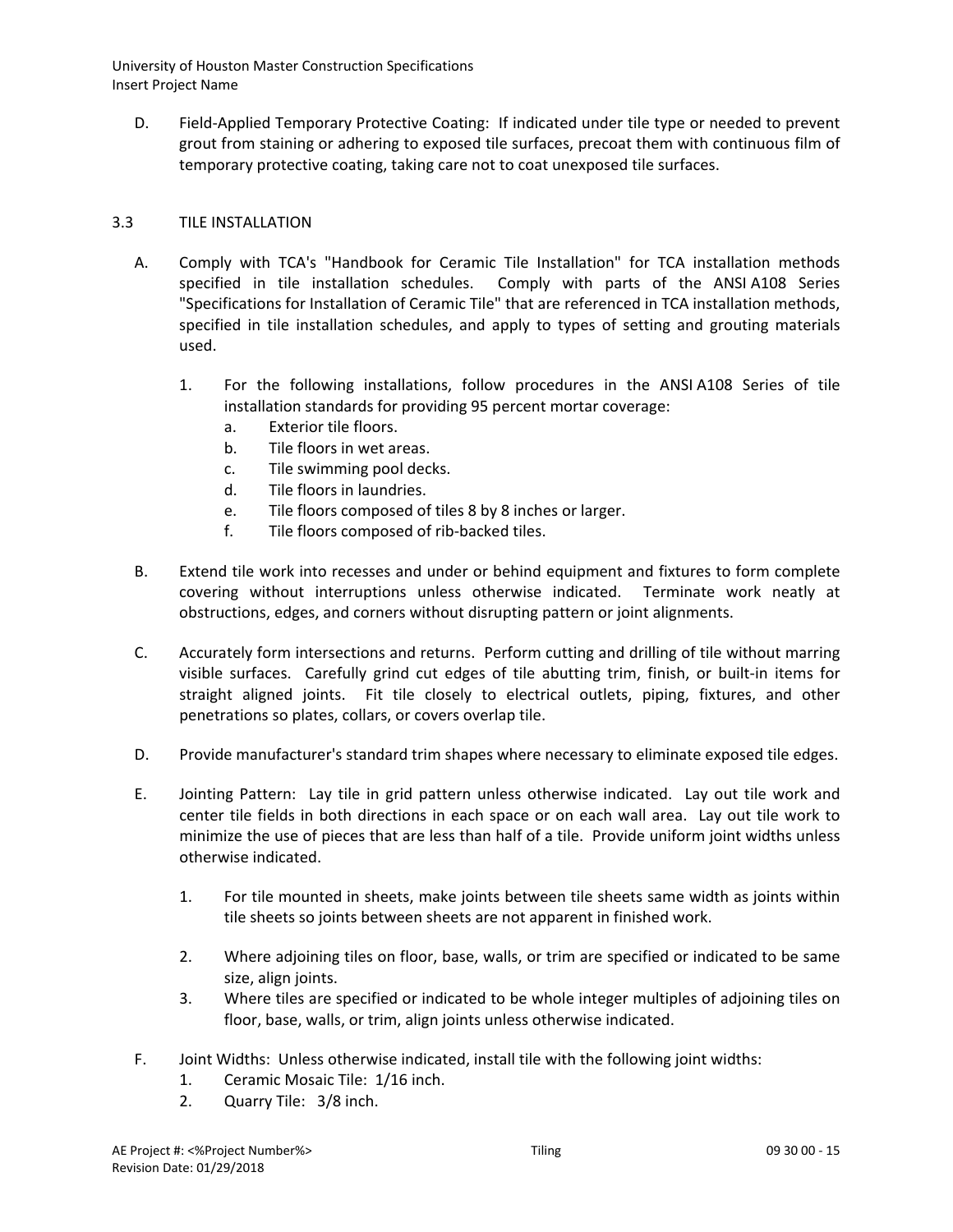- 3. Paver Tile: 3/8 inch.
- 4. Glazed Wall Tile: 1/16 inch.
- 5. Decorative Thin Wall Tile: 1/16 inch.
- G. Lay out tile wainscots to dimensions indicated or to next full tile beyond dimensions indicated.
- H. Expansion Joints: Provide expansion joints and other sealant-filled joints, including control, contraction, and isolation joints, where indicated. Form joints during installation of setting materials, mortar beds, and tile. Do not saw-cut joints after installing tiles.
	- 1. Where joints occur in concrete substrates, locate joints in tile surfaces directly above them.
- I. Stone Thresholds: Install stone thresholds in same type of setting bed as adjacent floor unless otherwise indicated.
	- 1. At locations where mortar bed (thickset) would otherwise be exposed above adjacent floor finishes, set thresholds in latex-portland cement mortar (thin set).
	- 2. Do not extend cleavage membrane waterproofing or crack isolation membrane under thresholds set in dry-set portland cement or latex-portland cement mortar. Fill joints between such thresholds and adjoining tile set on cleavage membrane waterproofing or crack isolation membrane with elastomeric sealant.
- J. Metal Edge Strips: Install where exposed edge of tile flooring meets carpet, wood, or other flooring that finishes flush with or below top of tile and no threshold is indicated.
- K. Grout Sealer: Apply grout sealer to cementitious grout joints according to grout-sealer manufacturer's written instructions. As soon as grout sealer has penetrated grout joints, remove excess sealer and sealer from tile faces by wiping with soft cloth.

### 3.4 TILE BACKING PANEL INSTALLATION

A. Install cementitious backer units and treat joints according to ANSI A108.11 and manufacturer's written instructions for type of application indicated. Use latex-portland cement mortar for bonding material unless otherwise directed in manufacturer's written instructions.

#### 3.5 WATERPROOFING INSTALLATION

- A. Install waterproofing to comply with ANSI A108.13 and manufacturer's written instructions to produce waterproof membrane of uniform thickness and bonded securely to substrate.
- B. Do not install tile or setting materials over waterproofing until waterproofing has cured and been tested to determine that it is watertight.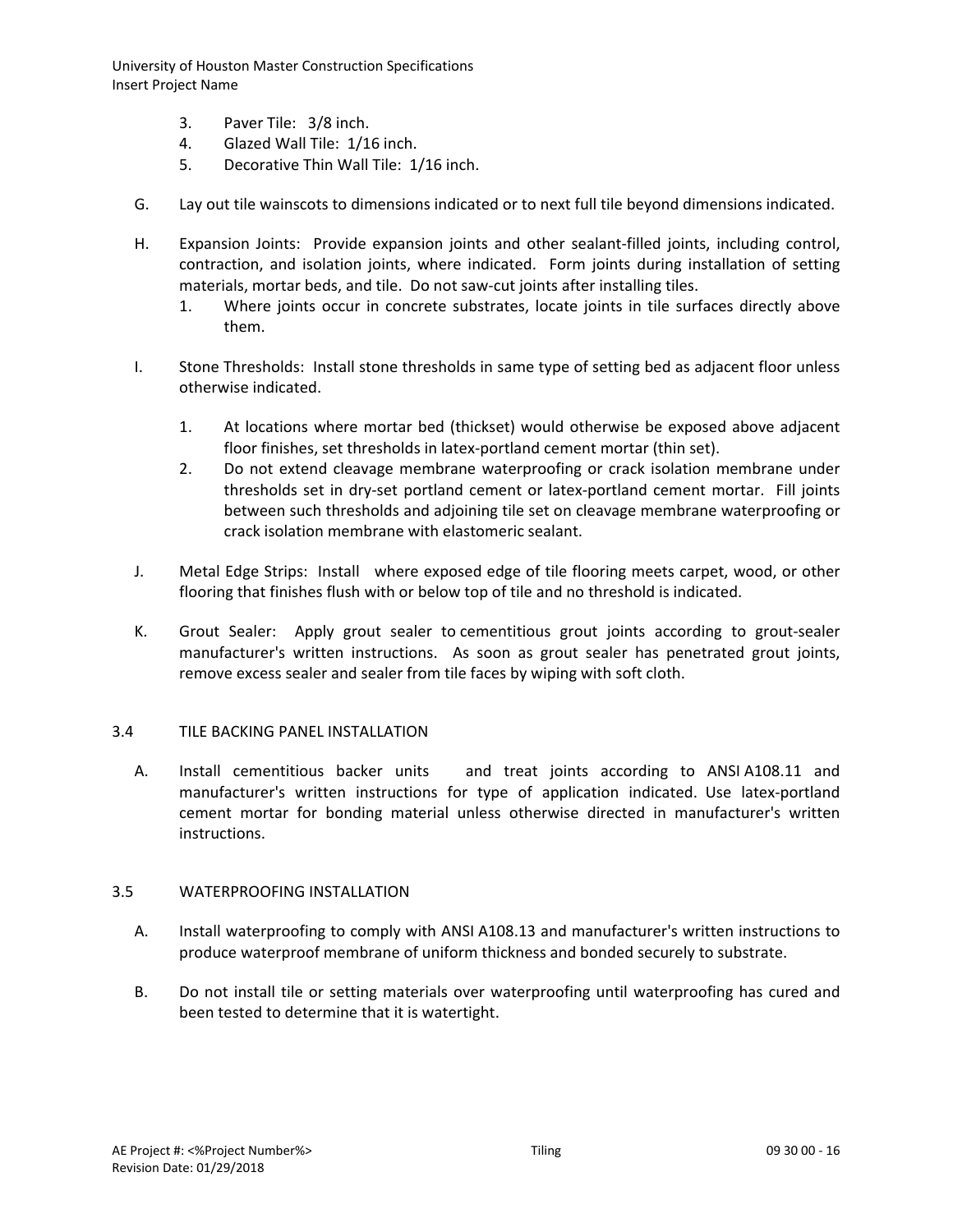### 3.6 CRACK ISOLATION MEMBRANE INSTALLATION

- A. Install crack isolation membrane to comply with ANSI A108.17 and manufacturer's written instructions to produce membrane of uniform thickness and bonded securely to substrate.
- B. Do not install tile or setting materials over crack isolation membrane until membrane has cured.

#### 3.7 CLEANING AND PROTECTING

- A. Cleaning: On completion of placement and grouting, clean all ceramic tile surfaces so they are free of foreign matter.
	- 1. Remove epoxy and latex-portland cement grout residue from tile as soon as possible.
	- 2. Clean grout smears and haze from tile according to tile and grout manufacturer's written instructions but no sooner than 10 days after installation. Use only cleaners recommended by tile and grout manufacturers and only after determining that cleaners are safe to use by testing on samples of tile and other surfaces to be cleaned. Protect metal surfaces and plumbing fixtures from effects of cleaning. Flush surfaces with clean water before and after cleaning.
	- 3. Remove temporary protective coating by method recommended by coating manufacturer and that is acceptable to tile and grout manufacturer. Trap and remove coating to prevent drain clogging.
- B. Protect installed tile work with kraft paper or other heavy covering during construction period to prevent staining, damage, and wear. If recommended by tile manufacturer, apply coat of neutral protective cleaner to completed tile walls and floors.
- C. Prohibit foot and wheel traffic from tiled floors for at least seven days after grouting is completed.
- D. Before final inspection, remove protective coverings and rinse neutral protective cleaner from tile surfaces.

### 3.8 EXTERIOR TILE INSTALLATION SCHEDULE

- A. Exterior Floor Installations:
	- 1. Tile Installation: Cement mortar bed (thickset) over waterproof membrane on concrete ; TCA F101 and ANSI A108.1A .
		- a. Thin-Set Mortar for Cured-Bed Method: Dry-set portland cement mortar.
		- b. Grout: Standard sanded cement grout.

### 3.9 INTERIOR TILE INSTALLATION SCHEDULE

A. Interior Floor Installations, Concrete Subfloor: